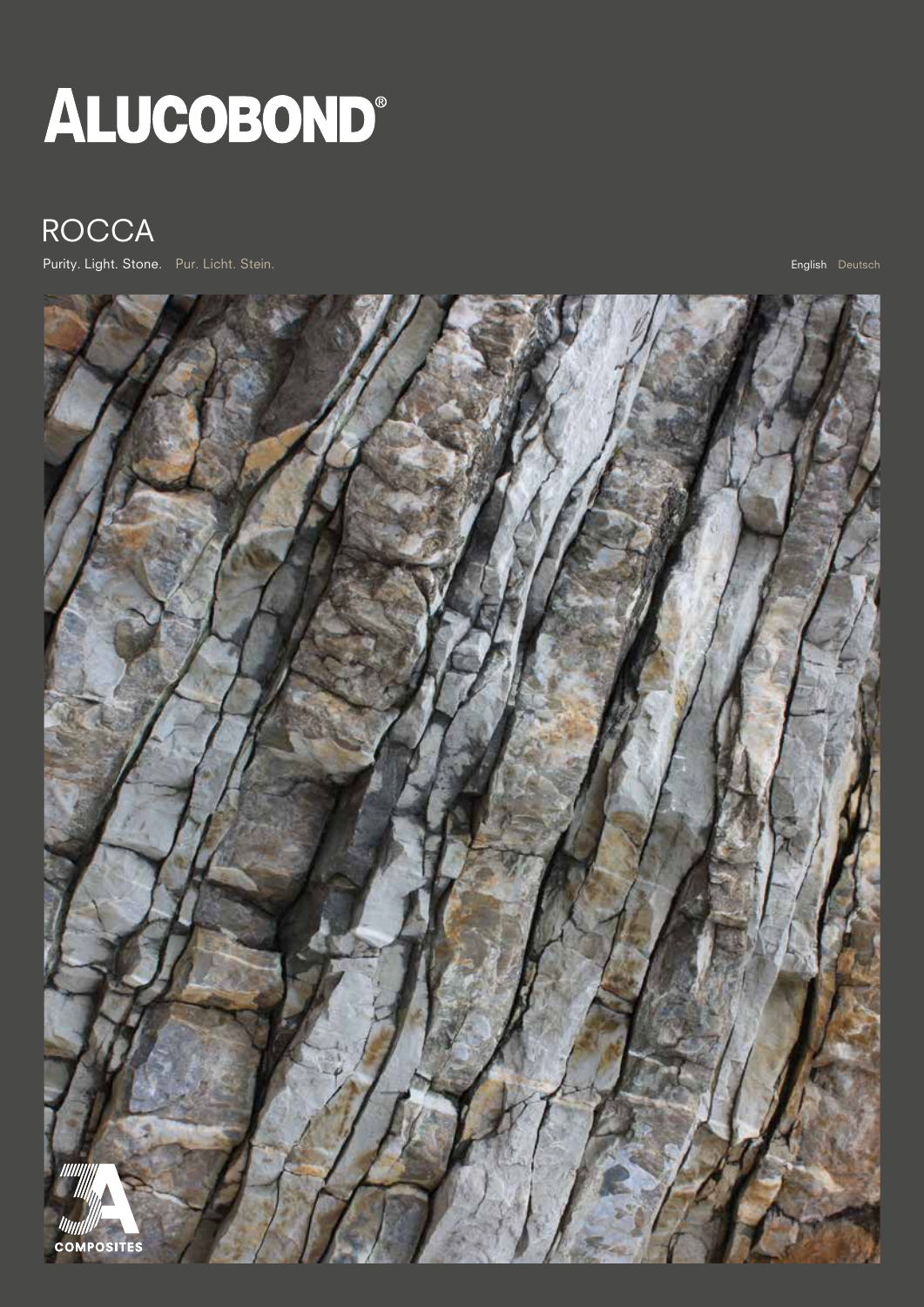## STONE IN THE LIMELIGHT GESTEINE IM LICHT





Rocca: the secret of stone formations from past millennia. For lovers of raw, primal beauty. For people whose love of light is even greater than their love of colour. For those who scan for details with their eyes and touch to experience texture. For purists.

Façades take on a rugged stone look with the ALUCOBOND® rocca surface series. Divested of colour, the secret of their special character is only revealed by light refraction on their surface. The rocca range is available in four shades: the soft jet black of graphite, the rugged terrain of Dolomite anthracite, the weathered iron-grey of a meteorite and the crisp silver-white of quartzite. ALUCOBOND® has created rocca for discerning architecture. Buildings which shun ephemeral fashion in favour of perseverance, presence and purism. Rugged, enduring beauty.





Rocca, das ist das Geheimnis jahrtausendjähriger Gesteinsformationen. Für Liebhaber von rauer, ursprünglicher Schönheit. Für die, die Licht mehr als Farbe lieben. Für die, die mit den Augen nach Details und mit den Fingern nach Struktur suchen. Für Puristen.

Mit der Oberflächenserie rocca bringt ALUCOBOND® die Anmutung rauer Gesteine auf die Fassade. Sie entziehen sich jeglicher Farbigkeit und verraten das Geheimnis ihres besonderen Charakters nur über die Lichtbrechung auf ihrer Oberfläche. Die Serie rocca ist haptisch strukturiert und hat vier Helligkeitsstufen: Das weiche Tiefschwarz von Graphit, die raue Landschaft in Anthrazit von Dolomit, das verwitterte Eisengrau eines Meteoriten und das klirrende Silberweiß von Quarzit. ALUCOBOND® kreierte rocca für anspruchsvolle Bauwerke. Bauwerke, die sich dem Zeitgeist mit Persistenz, Präsenz und Purismus widersetzen. Raue Schönheit, die bleibt.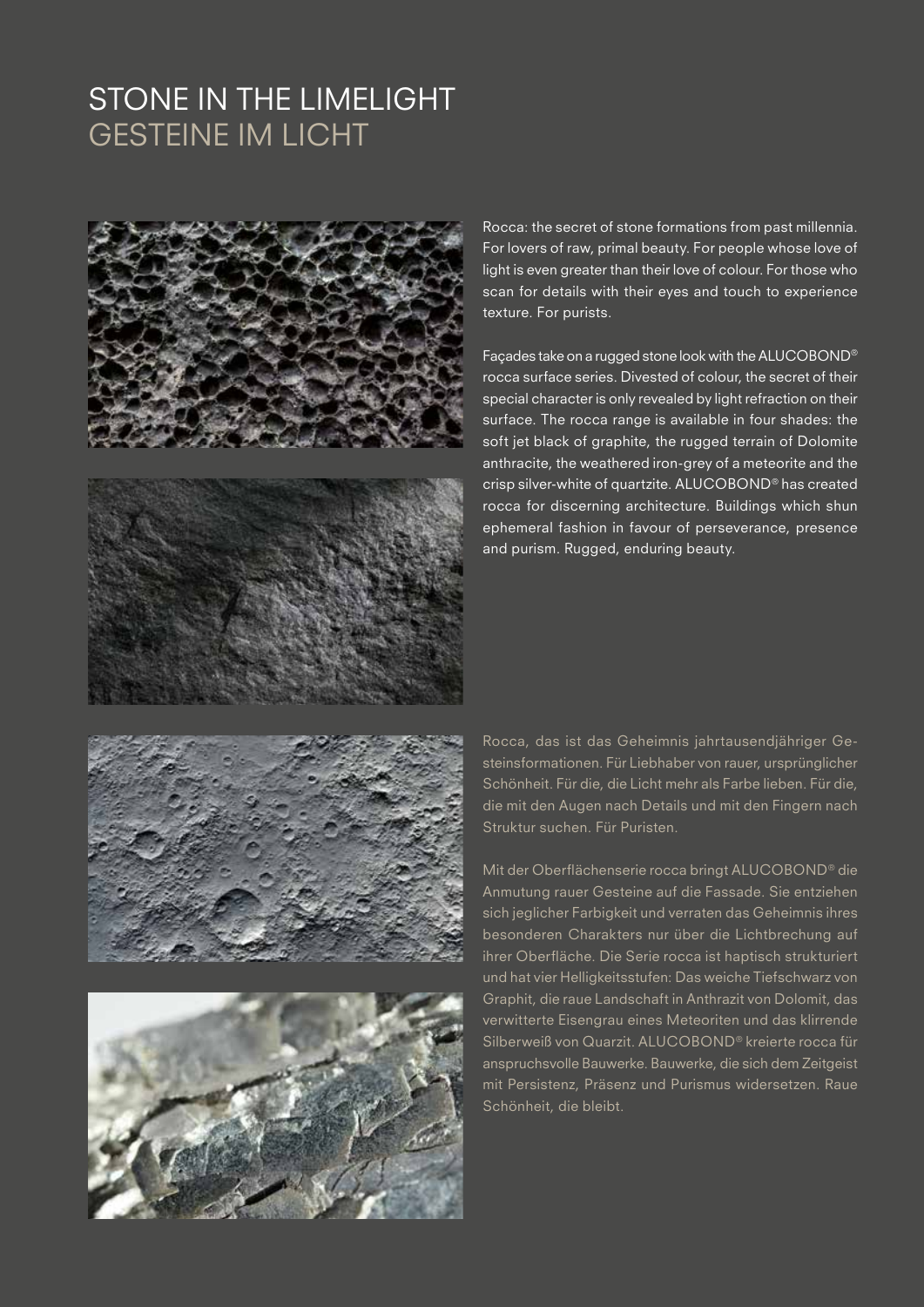## RUGGED, ENDURING BEAUTY RAUE SCHÖNHEIT, DIE BLEIBT



Exciting classic design: contours and strong sculptural relief instead of colour. Rocca for buildings which endure. | So geht ein spannender

#### PURCHASE INFORMATION

ALUCOBOND® rocca is available in ALUCOBOND® PLUS and A2. Minimum order quantities apply.

#### APPLICATION INFORMATION

We recommend installing the panels in the same direction as marked on the protective peel-off-foil to avoid potential reflection differences. Panels from different production batches may vary slightly in colour. To ensure colour consistency, we strongly recommend ordering the total material requirement for a project in one order.

AUCOBOND® rocca uses high-grade polymer coating systems.

We would be glad to offer you more information about the special characteristics of ALUCOBOND® rocca surfaces.

#### BESTELLINFORMATION

ALUCOBOND® rocca Oberflächen sind verfügbar in der Ausführung ALUCOBOND® PLUS und A2. Es gelten Mindestbestellmengen.

#### ANWENDUNGSHINWEIS

Um Reflektionsunterschiede zu vermeiden, müssen die Verbundplatten in derselben Richtung montiert werden, wie sie durch Richtungspfeile auf der Schutzfolie angegeben sind. Bei der Verwendung Farbabweichungen kommen. Zur Sicherstellung eines einheitlichen Bestellung erfolgen.

ALUCOBOND® rocca verwendet hochwertige Polymerlacksysteme.

Gerne beraten wir Sie individuell über die besonderen Eigenschaften dieser Oberflächen.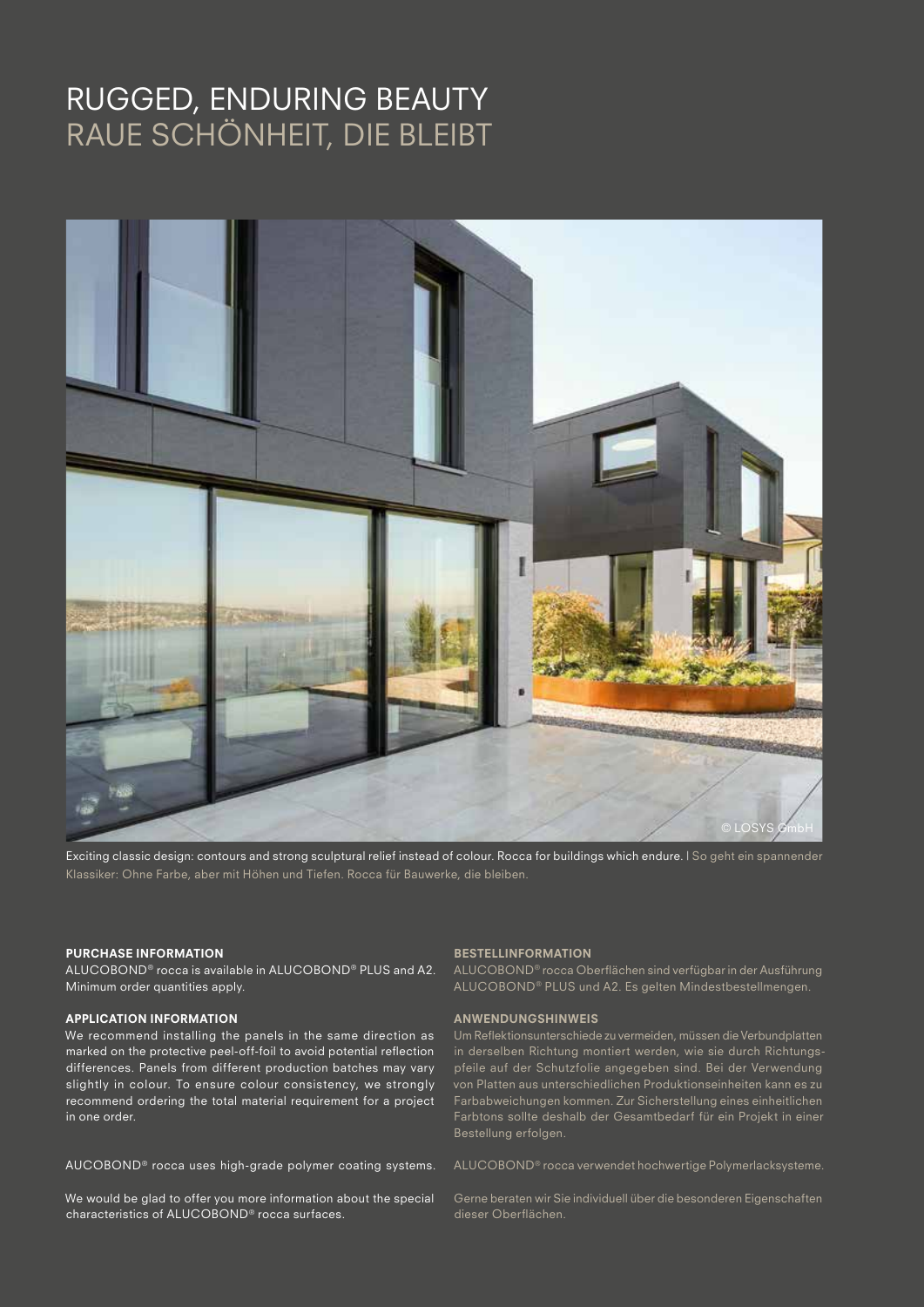





METEORITE | 805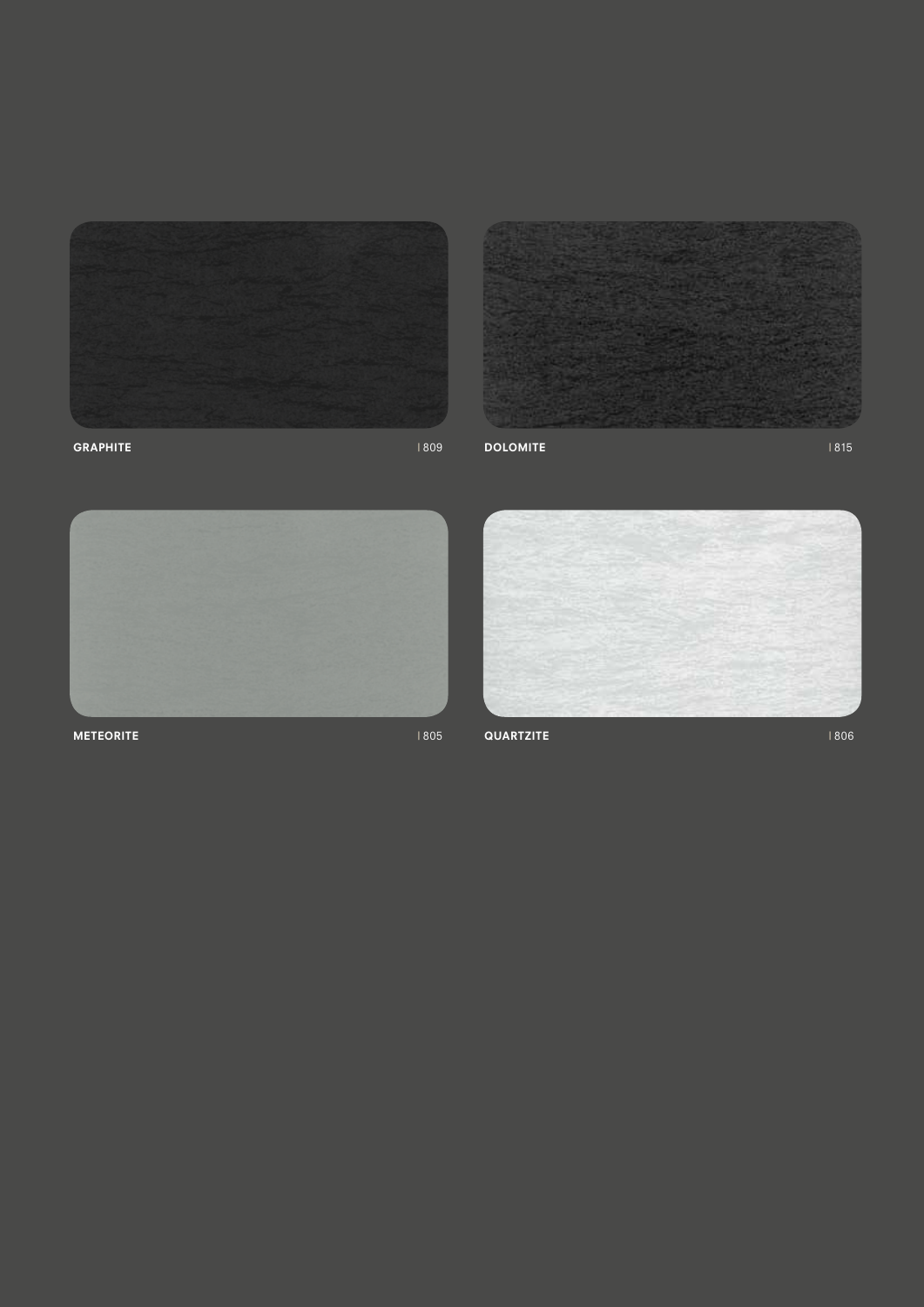

According to the dictionary, light brightens our surroundings and makes objects visible. According to ALUCOBOND®, rocca reveals the essence and makes architecture timeless. | Nach Duden macht Licht die Umgebung hell und die Dinge sichtbar. Nach ALUCOBOND® macht rocca das Wesentliche sichtbar und das Bauwerk zeitlos.